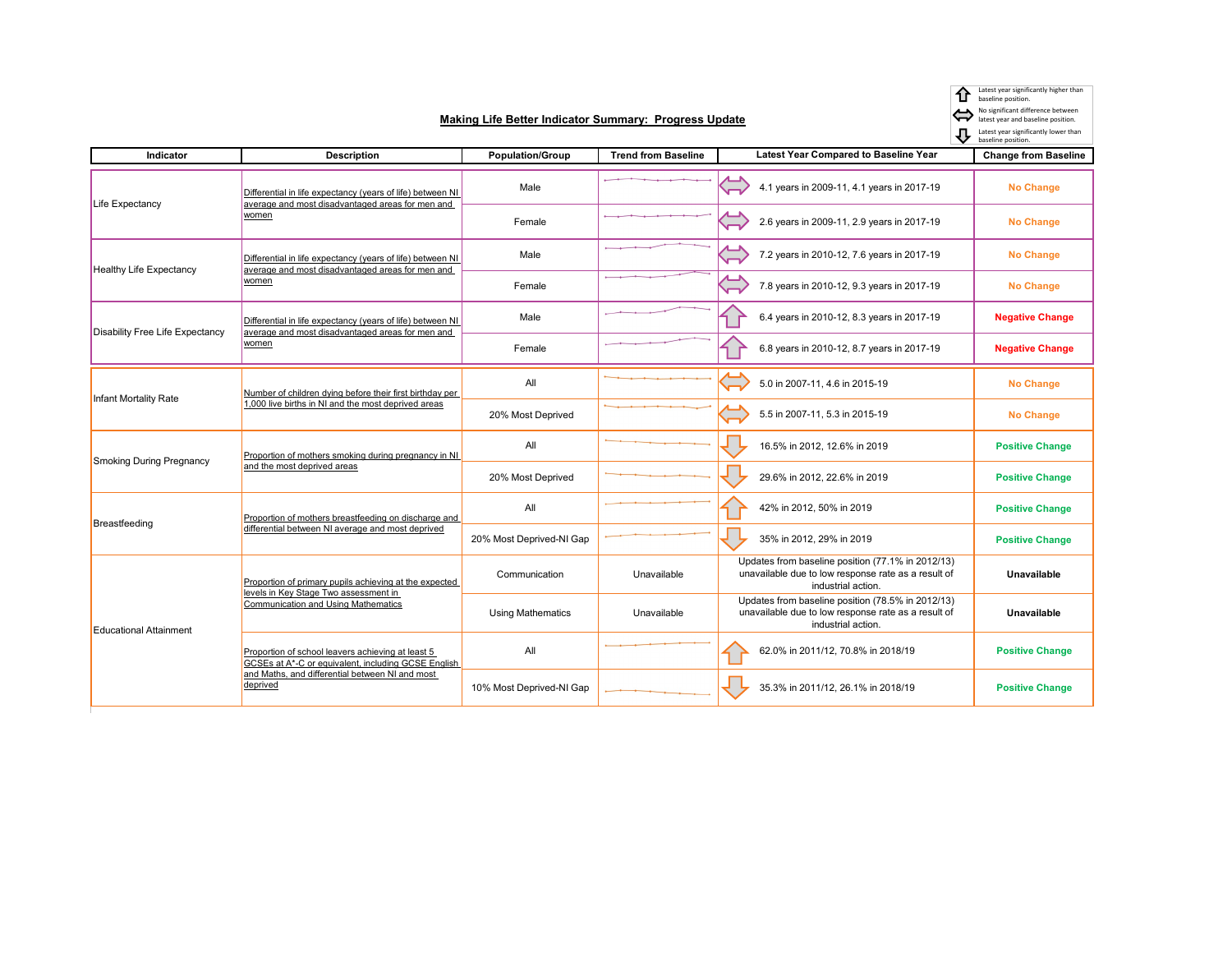|                                                  | Long Term Unemployment Rate: proportion of<br>unemployed that have been unemployed for one year<br>or longer                                            | All                   |        | 46.9% in 2012, 38.1% in 2019                                            | <b>Positive Change</b> |
|--------------------------------------------------|---------------------------------------------------------------------------------------------------------------------------------------------------------|-----------------------|--------|-------------------------------------------------------------------------|------------------------|
| Unemployment                                     | Proportion of 16 to 24 year olds who are not in<br>employment, full time education or training (NEETS)                                                  | All                   |        | 16.7% in quarter ending Sept 2012,<br>13.2% in quarter ending Sept 2020 | <b>Positive Change</b> |
|                                                  | Proportion of adults (aged 18 and over) who smoke                                                                                                       | All                   |        | 25% in 2011/12, 17% in 2019/20                                          | <b>Positive Change</b> |
| Smoking<br><b>Alcohol-related Admissions</b>     | and proportion in the most deprived areas<br>Standardised rate for alcohol-related admissions in NI<br>and the most disadvantaged areas (admissions per | 20% Most Deprived     |        | 39% in 2011/12, 27% in 2019/20                                          | <b>Positive Change</b> |
|                                                  |                                                                                                                                                         | All                   |        | 669 in 2009/10-11/12, 662 in 2017/18-19/20                              | <b>Positive Change</b> |
| <b>Adults Drinking Above Sensible</b>            | 100,000)<br>Proportion of adults who drink above the sensible<br>drinking guidelines suggested, and proportion in the                                   | 20% Most Deprived     |        | 1,521 in 2009/10-11/12, 1,358 in 2017/18-19/20                          | <b>Positive Change</b> |
|                                                  |                                                                                                                                                         | All                   |        | 24% in 2011/12, 17% in 2019/20                                          | <b>Positive Change</b> |
| Guidelines <sup>1</sup><br><b>Teenage Births</b> | most disadvantaged areas.<br>The teenage birth rate for mothers under the age of 17<br>- NI and most deprived areas (births per 1,000                   | 20% Most Deprived     |        | 29% in 2011/12, 14% in 2019/20                                          | <b>Positive Change</b> |
|                                                  |                                                                                                                                                         | All                   |        | 2.2 in 2011, 1.4 in 2019                                                | <b>Positive Change</b> |
| <b>Adult Obesity</b>                             | females)<br>Percentage of adults surveyed classified as obese,                                                                                          | 20% Most Deprived     |        | 4.6 in 2011, 3.6 in 2019                                                | <b>Positive Change</b> |
|                                                  |                                                                                                                                                         | All                   |        | 24% in 2011/12, 27% in 2019/20                                          | <b>Negative Change</b> |
|                                                  | and proportion in the most disadvantaged areas                                                                                                          | 20% Most Deprived     |        | 25% in 2011/12, 32% in 2019/20                                          | <b>Negative Change</b> |
| <b>Childhood Obesity</b>                         | Percentage of children surveyed classified as obese                                                                                                     | NI Average            |        | 10% in 2011/12, 6% in 2019/20                                           | <b>No Change</b>       |
|                                                  |                                                                                                                                                         | Most Deprived         |        | 48 in 2011/12, 50 in 2018/19                                            | <b>Positive Change</b> |
| Mental Health and Well-being                     | Mean Warwick-Edinburgh Mental Wellbeing Scale by<br>deprivation quintile                                                                                | $\overline{2}$        |        | 50 in 2011/12, 51 in 2018/19                                            | <b>No Change</b>       |
|                                                  |                                                                                                                                                         | 3                     |        | 51 in 2011/12, 52 in 2018/19                                            | <b>Positive Change</b> |
|                                                  |                                                                                                                                                         | $\overline{4}$        |        | 51 in 2011/12, 53 in 2018/19                                            | <b>Positive Change</b> |
| Intentional Self-Harm <sup>2</sup>               | Crude Death Rate in NI and the most disadvantaged                                                                                                       | <b>Least Deprived</b> |        | 52 in 2011/12, 53 in 2018/19                                            | <b>No Change</b>       |
|                                                  |                                                                                                                                                         | All                   |        | 12.6 in 2009-11, 9.7 in 2017-19                                         | <b>Positive Change</b> |
|                                                  | areas (deaths per 100,000 of the population)                                                                                                            | 20% Most Deprived     |        | 21.7 in 2009-11, 14.3 in 2017-19                                        | <b>Positive Change</b> |
| Blood Pressure/ Hypertension                     | Number of patients with established hypertension and<br>% of GP registered patients with established                                                    | All                   |        | 245,730 in 2013, 278,101 in 2021                                        | <b>Negative Change</b> |
|                                                  | hypertension                                                                                                                                            | All                   |        | 12.9% in 2013, 13.9% in 2021                                            | <b>Negative Change</b> |
| Long-Term Conditions                             | Number of people with one or more long term<br>condition attending structured patient education/self<br>management programmes                           | All                   | $\sim$ | 10,189 in 2011/12, 14,064 in 2019/20                                    | <b>Positive Change</b> |